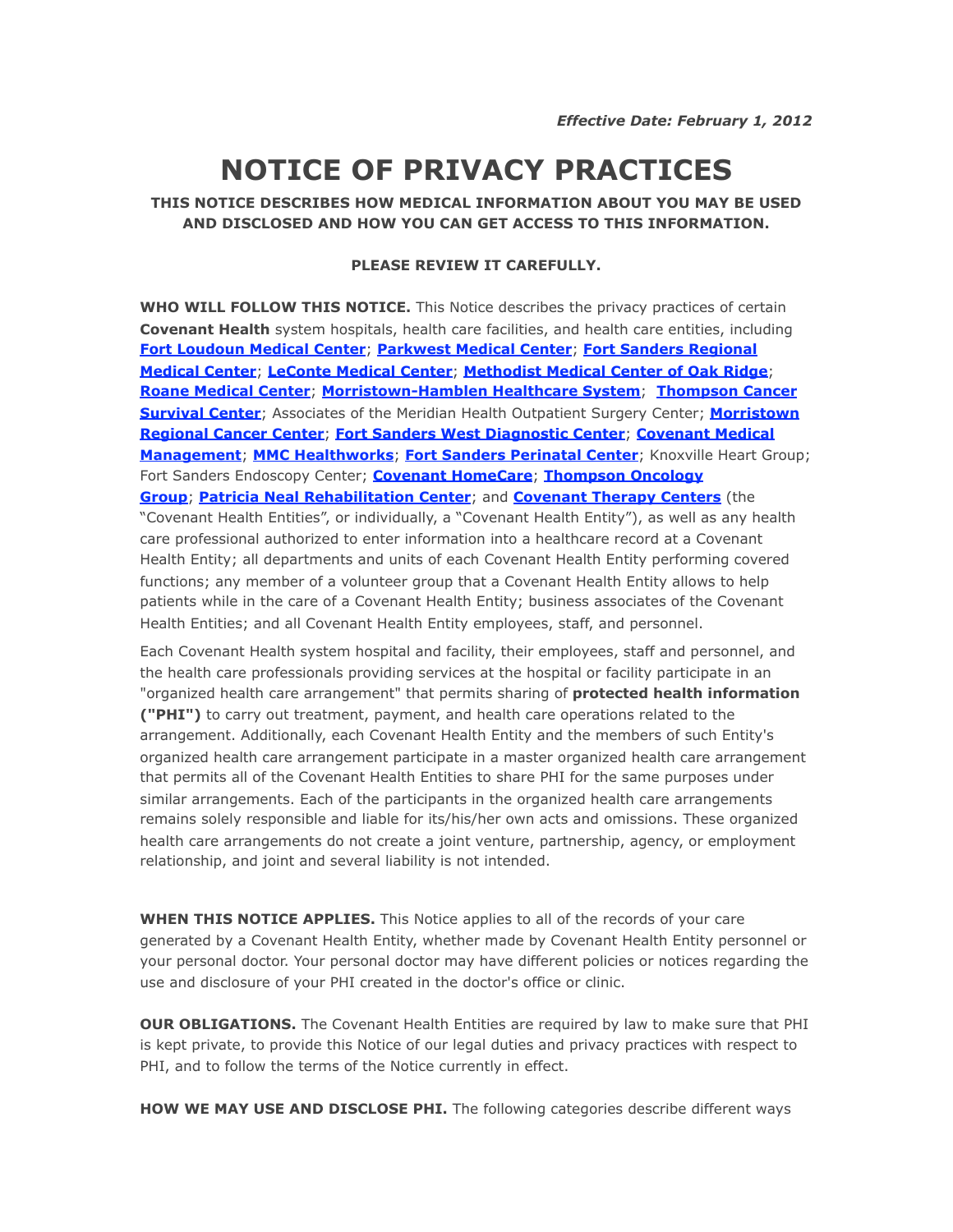that the Covenant Health Entities use and disclose PHI. Although not every use or disclosure in a category will be listed, all of the ways we are permitted to use and disclose PHI will fall within one of the categories.

- **Treatment.** We may use PHI to provide medical treatment. We may disclose PHI to doctors, nurses, technicians, medical students, or other healthcare personnel involved in a patient's care. For example, different departments of a Covenant Health Entity may share PHI to coordinate the different things a patient needs, such as prescriptions, lab work and x-rays. We may also use and disclose PHI to send treatment-related communications concerning treatment alternatives or other healthrelated products or services when we have received direct or indirect payment from, or on behalf of, a third party in exchange for making the communication. You have the right to opt out of receiving these types of communications.
- **Payment.** We may use and disclose PHI to create bills and process payments. For example, we may provide a health insurer with information about a surgery a patient received so the insurer will pay for the surgery. We may also tell a health insurer about a treatment a patient will receive to obtain prior approval, or to determine whether the insurer will cover the treatment.
- **Health Care Operations.**\* We may use and disclose PHI for the operation of the Covenant Health Entities. These uses and disclosures are necessary to run the Covenant Health Entities and to ensure that all patients receive quality care. For example, we may use PHI for internal review of treatment and services and to evaluate staff performance. We may combine PHI about many of our patients to decide what additional services the Covenant Health Entities should offer, what services are not needed, and whether certain new treatments are effective. The Covenant Health Entities may share PHI with each other to conduct overall quality assessment and improvement activities, to review the competence or qualifications of health care professionals, and to conduct fraud and abuse detection programs. We may also disclose PHI to doctors, nurses, technicians, medical students, and other Covenant Health Entity personnel for review and learning purposes. We may also combine the PHI we have with PHI from other healthcare systems to compare how we are doing and see where we can make improvements in the care and services we offer. *\*Note: We may remove from PHI information that identifies individuals so it may be used without learning the identity of specific patients.*
- **Patient Contacts.** We may contact patients to remind them of appointments for treatment or medical care or to recommend possible treatment options or alternatives. We may also contact patients to discuss health-related benefits or services of interest. For example, we may call to remind patients about follow-up services and tasks to help manage a disease or to obtain opinions of the service received.
- **Fundraising.** We may disclose for fundraising activities a patient's contact information and dates of service. Such disclosures would be to associates of, or a foundation related to, the Covenant Health Entity where the patient obtained services. You have the right to opt out of receiving such communications.
- **Directory.** A Covenant Health Entity that is a hospital or facility may maintain limited directory information (e.g., patient name, location, and general condition). The directory information may also include religious affiliation, which would be released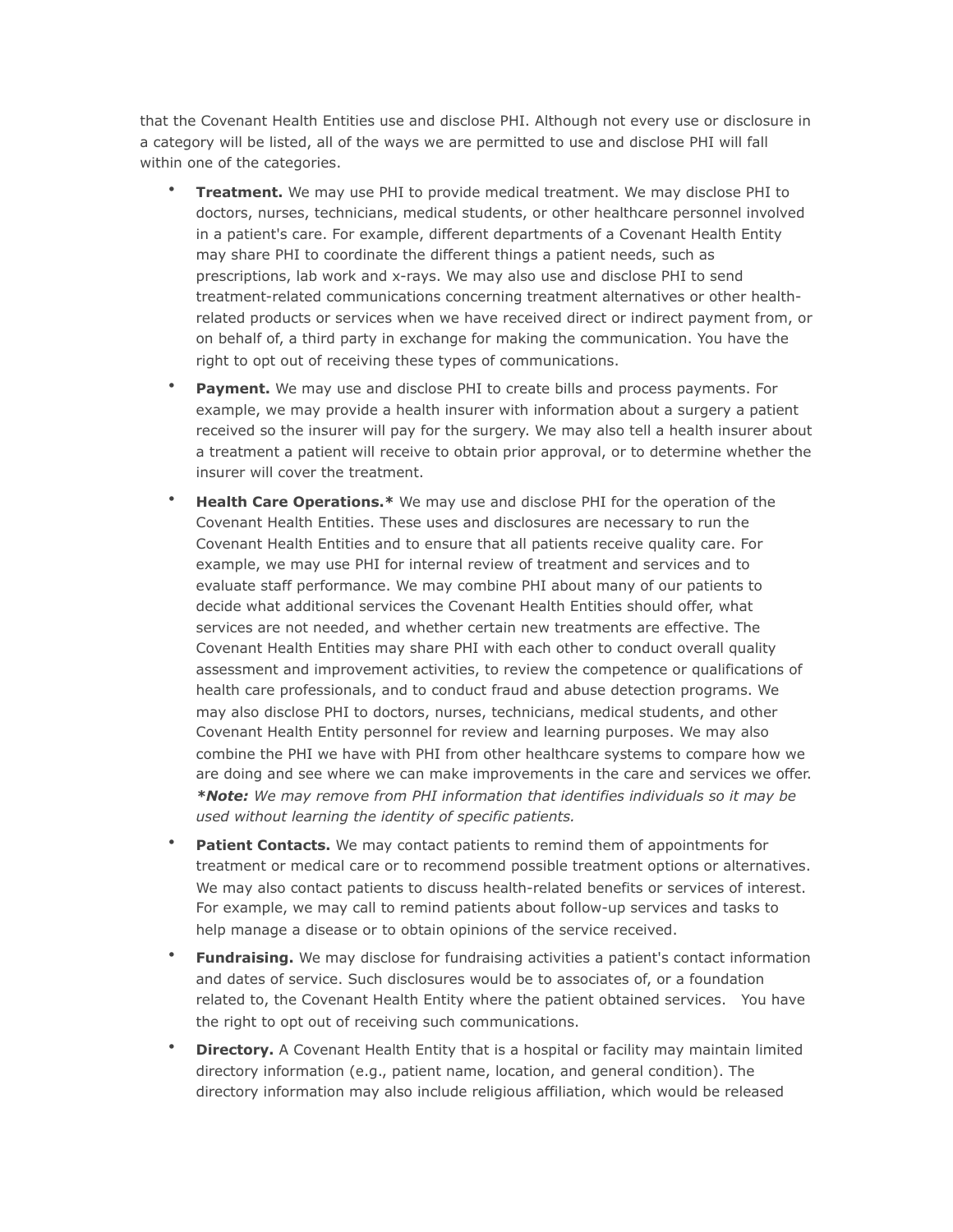only to clergy. Unless you object, the directory information (except for religious affiliation) will be released to those who ask for you by name. You may request that your information not be included in the directory or limit the information in the directory.

- **Individuals Involved in Patient Care or Payment for Care; Disaster Relief Agencies.** We may release PHI to a family member or friend involved in a patient's medical care or payment for such care. Additionally, we may release PHI to notify a family member, a friend, or a person responsible for a patient's care of the patient's location and general condition, and we may disclose PHI to a disaster relief agency so a patient's family can be notified of the patient's condition, status, and location.
- **Research.\*** We may use and disclose PHI necessary for research purposes. All research projects are subject to a special approval process that evaluates a proposed research project and its use of medical information, trying to balance the research needs with patients' right to privacy. Before we use or disclose PHI for research, the project will have been approved through this research approval process. We may, however, disclose PHI to people preparing to conduct a research project (for example, to help them look for patients with specific medical needs), so long as the medical information they review does not leave the Covenant Health Entity. In almost all other cases, we will obtain specific authorization if the researcher will have access to a patient's name, address, or other information that reveals who the patient is. *\*Note: We may remove from PHI information that identifies individuals so that it may be used without learning the identity of specific patients.*
- **As Required By Law or To Avert a Serious Threat to Health or Safety.** We will disclose PHI when required by law. We also may use and disclose PHI if necessary to prevent or lessen a serious threat to a patient's health and safety or the health and safety of the public or another person. Any disclosure, however, would only be to someone able to help prevent or lessen the threat.
- **Public Health Activities.** We may disclose PHI for certain public health activities, including prevention or control of disease, injury, or disability; reporting births and deaths; reporting child abuse or neglect; reporting reactions to medications or problems with products; providing recall notification for products; notifying a person who may have been exposed to a disease or may be at risk for contracting or spreading a disease or condition; with consent, notifying employers for workplace safety purposes or to provide information regarding work-related injury or illness; and notifying the appropriate government authority if we believe a patient is the victim of abuse, neglect, or domestic violence (unless the patient is a child, has a disability, or is elderly, we generally will make this disclosure only if the patient consents).
- **Health Oversight Activities.** We may disclose PHI to a health oversight agency for activities authorized by law. These oversight activities include, for example, audits, investigations, inspections, and licensure actions.
- **Law Enforcement.** We may release PHI to law enforcement to comply with a court order, subpoena, warrant, summons or similar process authorized by law; in emergencies, to report crimes (e.g., child sexual abuse), the location of the crime or victims, or the identity, description, or location of the person who committed the crime; to comply with laws regarding the reporting of suspicious wounds and deaths;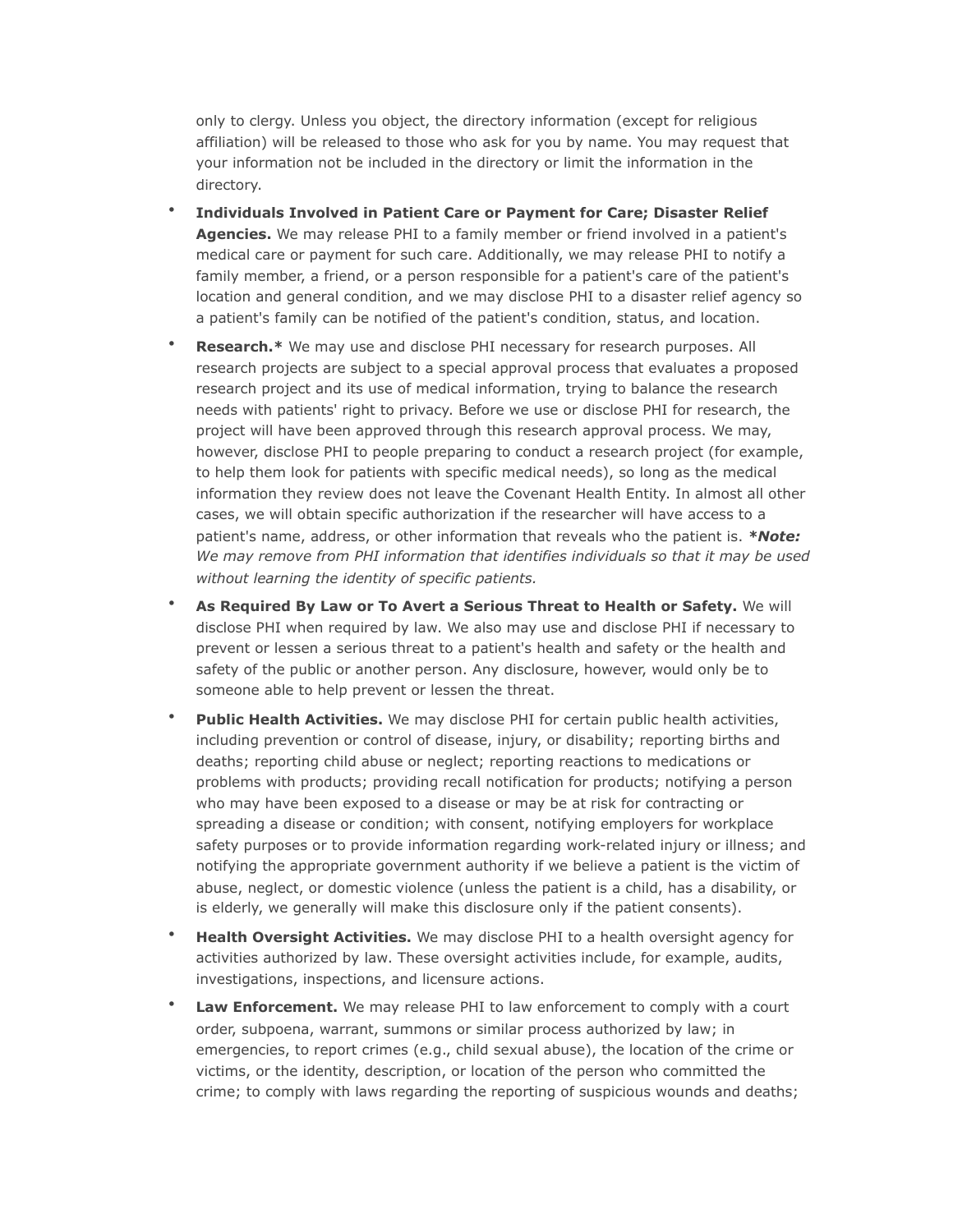to identify a victim of a crime; to report criminal conduct on the premises of a Covenant Health Entity; and to identify or locate a suspect, fugitive, material witness, or missing person.

- **Lawsuits and Disputes.** We may disclose PHI in response to a court or administrative order. We may also disclose PHI in response to a subpoena, discovery request, or other lawful process.
- **Specialized Government Functions.** We may release PHI for specialized government functions. For example, if a patient is a member of the armed forces, we may release PHI as required by military command authorities. We may also release PHI about foreign military personnel to the appropriate foreign military authority. We may release PHI to authorized federal officials for intelligence, counterintelligence, and other national security activities authorized by law. We may disclose PHI to authorized federal officials so they may provide protection to the President, other authorized persons or foreign heads of state, or conduct special investigations. If a patient is an inmate of a correctional institution or in the custody of law enforcement, we may release that patient's PHI to such institution or to a law enforcement official.
- **Worker's Compensation.** We may release PHI as required by worker's compensation or similar programs providing benefits for work-related injury or illness.
- **Coroners; Medical Examiners; and Funeral Directors.** We may release PHI to a coroner or medical examiner. With consent or under other circumstances permitted by law, we may release PHI to funeral directors.
- **Organ and Tissue Donation.** We may release PHI to organizations that handle organ procurement or organ, eye, or tissue transplantation.

**YOUR RIGHTS REGARDING MEDICAL INFORMATION ABOUT YOU.** You have the following rights regarding the PHI we maintain about you:

- **Right to Inspect and Copy.** You may inspect and copy PHI used to make decisions about your care. Usually, this includes medical and billing records, but does not include certain psychotherapy notes and certain other materials excepted by law. To inspect and copy PHI used to make decisions about you, you must submit your request in writing to a Covenant Health Privacy Officer (contact 865-374-8010 for more information). If you request a copy of the information, we may charge a reasonable fee for the costs of copying, mailing, or other supplies associated with your request. We may deny your request to inspect and copy in limited circumstances. If you are denied access to PHI, you may request that the denial be reviewed. Another licensed health care professional chosen by the Covenant Health Entity will review your request and the denial. The person conducting the review will not be the person who denied your request. We will comply with the outcome of the review.
- **Right to Amend.** If you feel that PHI we have about you is incorrect or incomplete, you may ask us to amend the information. You have the right to request an amendment for as long as the information is kept by or for the Covenant Health Entity. To request an amendment, your request must be submitted in writing and submitted to a Covenant Health Privacy Officer (contact 865-374-8010 for more information). In addition, you must provide a reason that supports your request. We may deny your request for an amendment if it is not in writing or does not include a reason to support the request. In addition, we may deny your request if you ask us to amend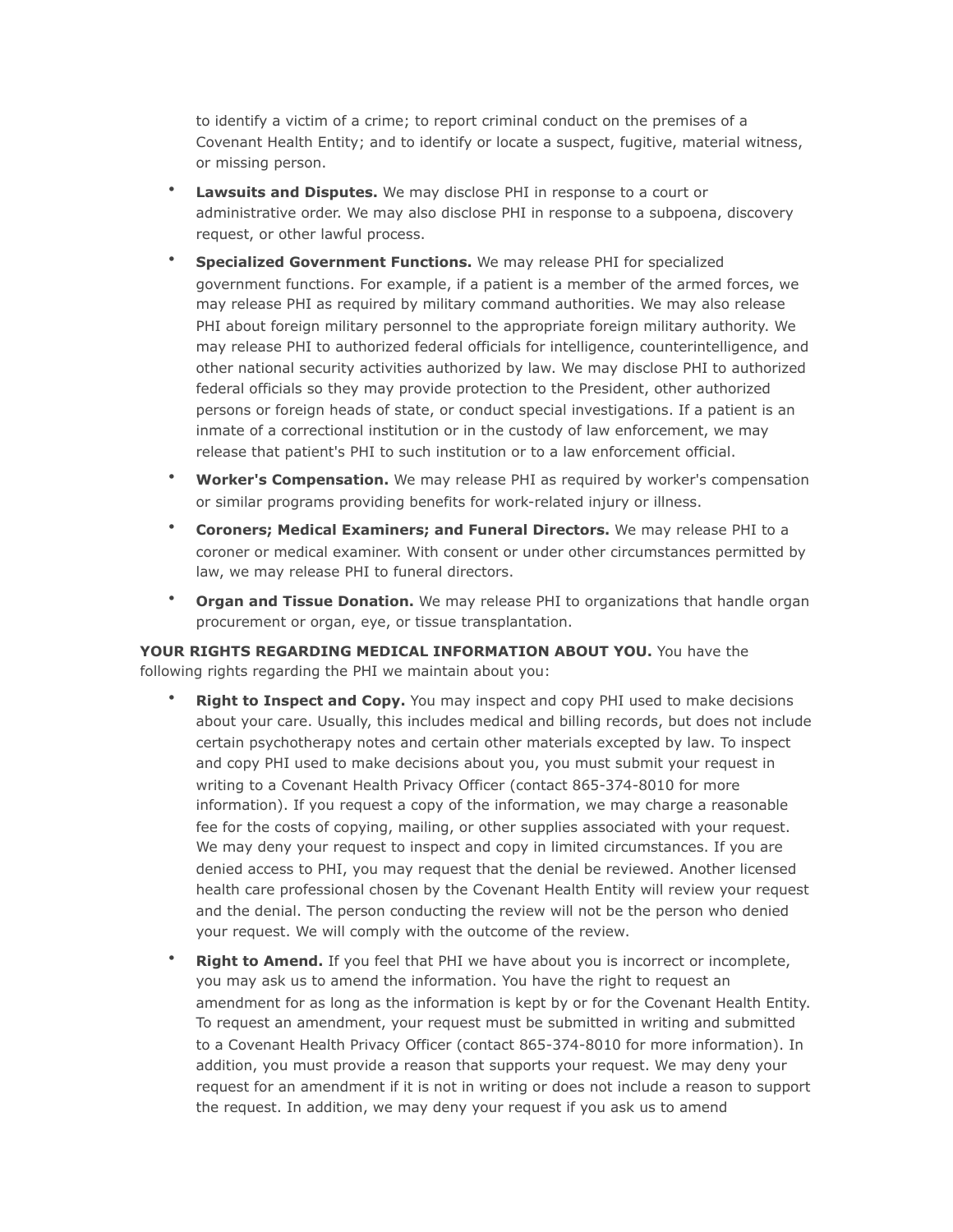information that was not created by us, unless the person or entity that created the information is no longer available to make the amendment; is not part of the PHI kept by or for the Covenant Health Entity; is not part of the information which you would be permitted to inspect and copy; or is accurate and complete.

- **Right to an Accounting of Disclosures.** You may request an "accounting of disclosures." This is a list of certain disclosures we made of your PHI. To request this list or accounting of disclosures, you must submit your request in writing to a Covenant Health Privacy Officer (contact 865-374-8010 for more information). Your request must state a time period that may not be longer than six years and may not include dates before April 14, 2003. Your request should indicate in what form you want the list (for example, on paper, electronically). The first list you request within a 12 month period will be free. For additional lists, we may charge you for the costs of providing the list. We will notify you of the cost involved, and you may choose to withdraw or modify your request at that time before any costs are incurred.
- **Right to Request Restrictions.** You have the right to request a restriction or limitation on the PHI we use or disclose about you for treatment, payment or health care operations. You also have the right to request a limit on the PHI we disclose about you to someone who is involved in your care or the payment for your care, like a family member or friend. We are not required to agree to your request except as it pertains to certain disclosures to health plans for purposes of payment and health care operations. If we do agree, we will comply with your request unless the information is needed to provide you emergency treatment. To request restrictions, you must make your request in writing to a Covenant Health Privacy Officer (contact 865-374-8010 for more information). In your request, you must tell us what information you want to limit; whether you want to limit our use, disclosure, or both; and to whom you want the limits to apply.
- **Right to Request Confidential Communications.** You have the right to request that we communicate with you about medical matters in a certain way or at a certain location. For example, you can ask that we only contact you at work or by mail. To request confidential communications, you must make your request in writing to a Covenant Health Privacy Officer (contact 865-374-8010 for more information). We will not ask you the reason for your request. We will accommodate all reasonable requests. Your request must specify how or where you wish to be contacted.
- **Right to a Paper Copy of This Notice.** You have the right to a paper copy of this Notice. You may ask us to give you a copy of this Notice at any time. Even if you have agreed to receive this Notice electronically, you are still entitled to a paper copy of this Notice. You may obtain a copy of this Notice at our website, **http:// www.covenanthealth.com**. To obtain a paper copy of this Notice, please request it from the admissions or registration area of the Covenant Health Entity treating you.

**CHANGES TO THIS NOTICE.** We reserve the right to change this Notice. We reserve the right to make the revised or changed Notice effective for PHI we already have about you, as well as any information we receive in the future. We will post a copy of the current Notice in each Covenant Health Entity and provide you with a new notice on request. The Notice will contain on the first page, in the top right-hand corner, the effective date. In addition, each time you register at or are admitted to a Covenant Health Entity for treatment or health care services as an inpatient or outpatient, we will offer you a copy of the current Notice in effect.